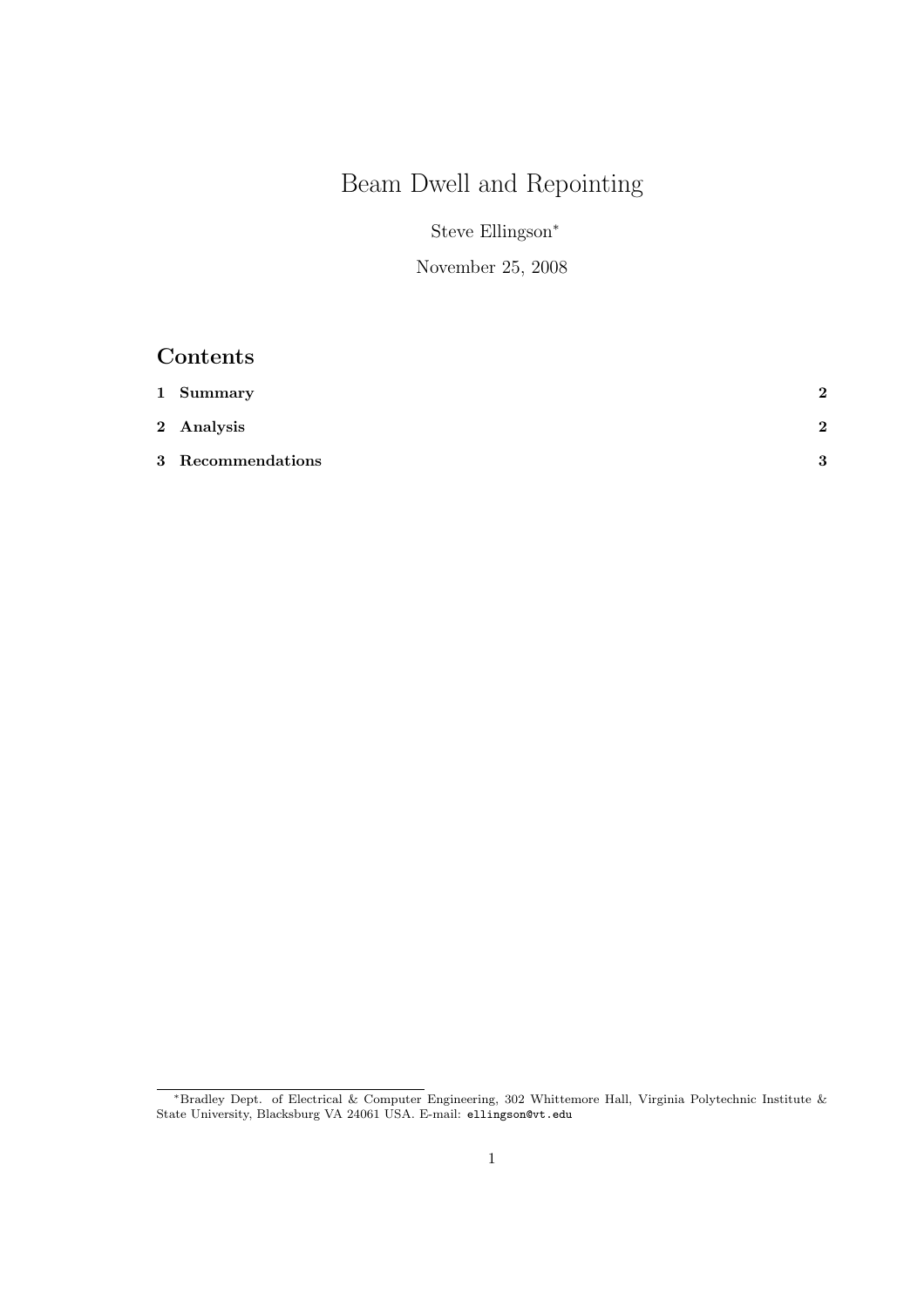#### 1 Summary

Conventional mechanically-steered reflector antennas can continuously track a source using a known, constant beam pattern as the source moves across the sky. The same will not be possible for LWA stations. The discrete-time nature of array digital signal processing means the beam cannot track continuously, but rather only in discrete steps. Further, unlike reflector antennas, the LWA beam pattern changes with pointing direction. Although it is tempting to try to emulate the continuous source-tracking paradigm of conventional reflector antennas, these two considerations seem to make this a bad idea for LWA. Repointing the LWA station beam as quickly possible will result in a subtle "rumbling" of both the time-domain output and the antenna pattern, in a way that may be hard to quantify and that is likely to compromise instrumental stability. A better idea for tracking is simply to hold the station beam utterly constant for as long as possible, and then to "jump" to a new pointing only when necessary; i.e., as needed to maintain an acceptable level of sensitivity and coherence over bandwidth. Such a scheme will also dramatically simplify requirements on digital signal processing and monitor/control systems.

#### 2 Analysis

The first consideration in determining a maximum reasonable time between repointings is that the pattern gain in the direction of the source should not degrade too much. The time taken by the source to drift through the beam is smallest when the beam is narrowest. The beam is narrowest for zenith  $(\theta = 0)$  pointing at the highest frequency ( $\nu = 88$  MHz). The theoretically-derived normalized voltage pattern from a uniformly-illuminated circular aperture is given by [1]

$$
f(\theta) = \frac{2J_1\left(\frac{\pi D}{\lambda}\sin\theta\right)}{\frac{\pi D}{\lambda}\sin\theta} \tag{1}
$$

where  $J_1(\cdot)$  is the Bessel function of the first kind and first order, D is the diameter of the aperture (in this case, the station), and  $\lambda$  is wavelength. The above expression is normalized in the sense that the maximum value, at  $\theta = 0$ , is unity. For  $D = 100$  m and  $\lambda = 3.4$  m (88 MHz), one finds that voltage pattern is down from 100% to 99.5% (99% in terms of power) at  $\theta = 0.121$ °. Thus, there is a 0.242◦ span over which the source can drift with less than 1% degradation in gain. Given the maximum apparent sky rate of rotation of 360◦ day<sup>−</sup><sup>1</sup> , we find the minimum time the source can be expected to remain in this region of the beam is 58 s; i.e., about 1 min.

The second consideration in determining a maximum reasonable time between repointings is that coherency should not be excessively degraded. This is a potential issue because LWA stations will use "delay-and-sum" beamforming in order to obtain beams with large bandwidth. Consider a plane wave incident from direction in which  $\hat{\mathbf{r}}$ , a unit vector with tail fixed to the origin, points. Let the position of the  $n^{th}$  antenna in the array be  $\mathbf{p}_n$ , a vector whose tail is also fixed at the origin. Then  $\tau_n(t)$  is the geometrical delay (with respect to the origin) associated with  $\mathbf{p}_n$  and is given by:

$$
\tau_n(t) = \frac{-\hat{\mathbf{r}}(t) \cdot \mathbf{p}_n}{c} \tag{2}
$$

where c is the speed of light and we explicitly show the time dependence of  $\hat{\mathbf{r}}$  to underscore the fact this is time-varying since the sky appears to move relative to the array. The delay  $\tau_n(t)$  can be expressed in terms of a Taylor series expansion around time  $t = t_0$  as follows:

$$
\tau_n(t) = \tau_n(t_0) + \left[\frac{d}{dt}\tau_n(t)\right]_{t_0} (t - t_0) + \frac{1}{2} \left[\frac{d^2}{dt^2}\tau_n(t)\right]_{t_0} (t - t_0)^2 + \dots \tag{3}
$$

To compute the first derivative of  $\tau_n(t)$  we note that  $\mathbf{p}_n$  can be expressed as

$$
\mathbf{p}_n = \hat{\mathbf{x}} d_n \cos \phi_n + \hat{\mathbf{y}} d_n \sin \phi_n \tag{4}
$$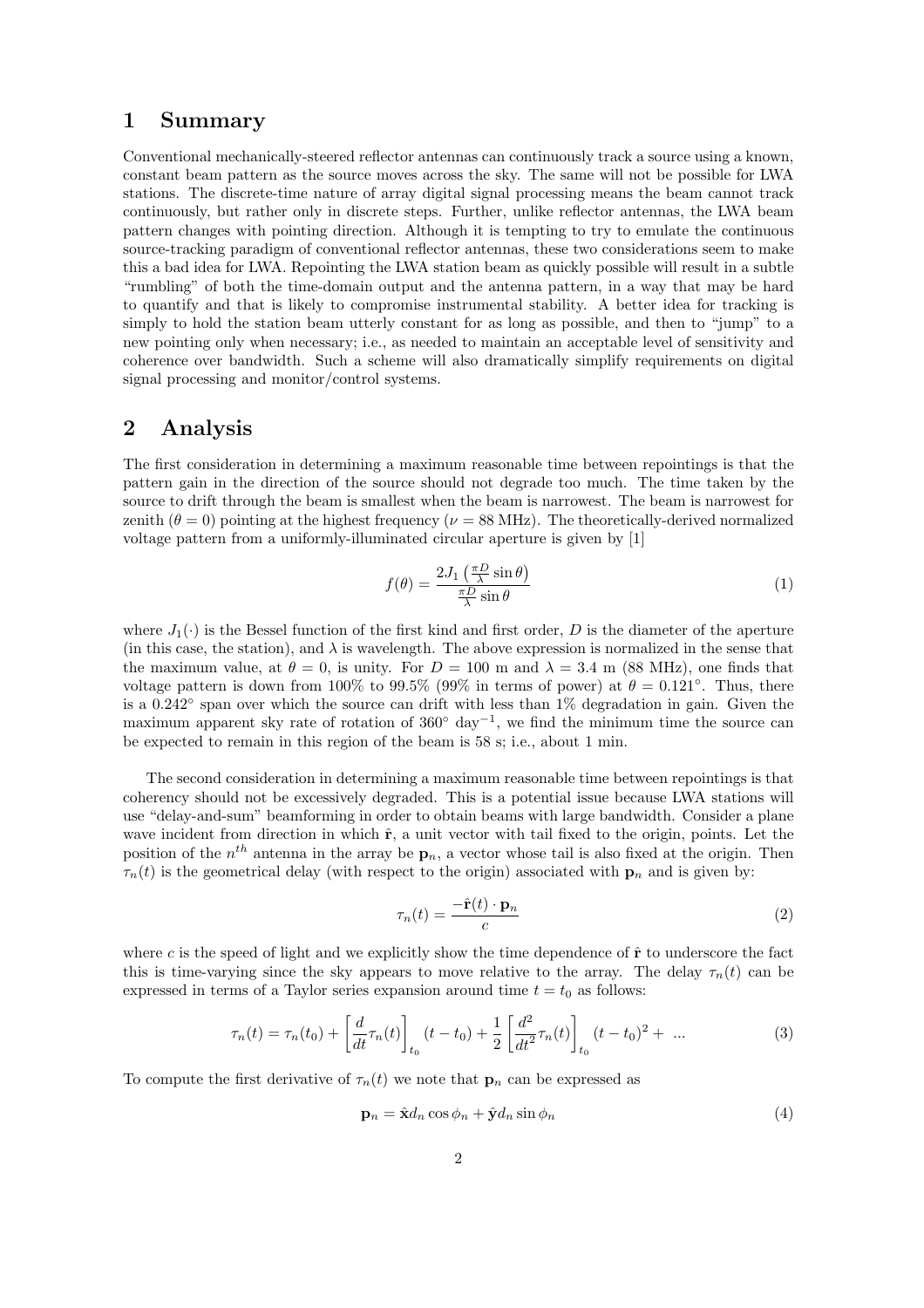where  $d_n$  is the distance of the associated antenna from the origin, and  $\phi_n$  is the associated radial coordinate in the  $x - y$  plane. Similarly,

$$
\hat{\mathbf{r}}(t) = \hat{\mathbf{x}}\cos\phi(t)\sin\theta(t) + \hat{\mathbf{y}}\sin\phi(t)\cos\theta(t) + \hat{\mathbf{z}}\cos\theta(t)
$$
\n(5)

Thus

$$
\tau_n(t) = -\frac{d_n}{c}\sin\theta(t)\cos\left[\phi(t) - \phi_n\right]
$$
\n(6)

$$
\frac{d}{dt}\tau_n(t) = -\frac{d_n}{c} \left[ \frac{d\theta}{dt} \cos \theta(t) \cos \left[\phi(t) - \phi_n\right] - \frac{d\phi}{dt} \sin \theta(t) \sin \left[\phi(t) - \phi_n\right] \right]
$$
(7)

Let this quantity be known as  $\alpha_n$ , which is understood to be time-varying. Note that  $d\theta/dt$  and  $d\phi/dt$  are both upper-bounded by the sky's apparent rate of rotation, defined earlier. Thus, we can assume the upper bound for  $\alpha_n$  when  $\phi(t) = \phi_n$  is no greater than the upper bound for any other value of  $\phi(t)$ ; so that we need only to consider the first term to determine this bound. Assuming  $d_n < 1$  km (>> D in order to account for the possibility of "outriggers" being involved, larger than expected stations, and otherwise being extremely conservative), we find that  $\alpha_n < 2.42 \times 10^{-10}$ . Comparing the first two terms of the Taylor series for the minimum expected delay of  $\approx (4 \text{ m})/c$ (assuming minimum 4 m spacing between stands):

$$
\frac{\alpha_n \Delta t}{\tau_n(t_0)} < \left(0.0182 \, \text{s}^{-1}\right) \Delta t \tag{8}
$$

where  $\Delta t \equiv t - t_0$ . Thus, we see that under these assumptions the second term of the Taylor series becomes important at the 1% level at  $\Delta t \sim 549$  ms. This can be taken as a very conservative lower bound on beam repointing time from the perspective of ensuring negligible degradation of coherency in beamforming.

A third consideration is the requirement for rapid beam-switching arising from the ionospheric calibration support scheme proposed in LWA Memo 128 [2]. This scheme requires cyclic observation of roughly 100 sources with source-dependent integration times of 10 ms to 200 ms, with the cycle repeating as rapidly as possible – within  $\sim$  5 s in order that the ionosphere not change too much during the time required to complete the cycle. Since the longest integration time is shorter than the guidelines established above for either beam pattern ( $\sim 1$  min) or coherency ( $\sim 500$  ms), this drives the requirement for beam switching time.

#### 3 Recommendations

Taking these considerations into account, the following scheme is proposed: First, all relevant subsystems in the station should be synchronized to a clock signal consisting of a 1 ms period, or "tic". Beam repointing would be scheduled in advance (perhaps only seconds or less in advance) to take place (that is, to begin the repointing process) on a specified clock tic. The time required to repoint a beam – including the time required for any transients or other invalid data to "flush" – should be less than or equal to 5 ms; i.e., 50% of the shortest integration time mentioned in Memo 128. It is assumed that this will not significantly slow down the time required to cycle through all pointings, as each pointing requires integration time of 10 ms or longer. However, the actual time required to cycle through sources taking into account this 5 ms "dead time" should be recalculated to verify that the resulting total cycle time is sufficiently short. If it is not, then the requirement can be scaled back from 5 ms to a smaller value. I suggest however that the dead time requirement be revised downward from 5 ms only if it is determined to be absolutely necessary, so as to avoid unnecessarily increasing the effort required to design the associated digital signal processing and control subsystems.

For other applications requiring only source tracking – and not rapid beam switching – the default interval for beam repointing would be no less than 500 ms, yielding a  $99\%$  duty cycle; i.e., only  $1\%$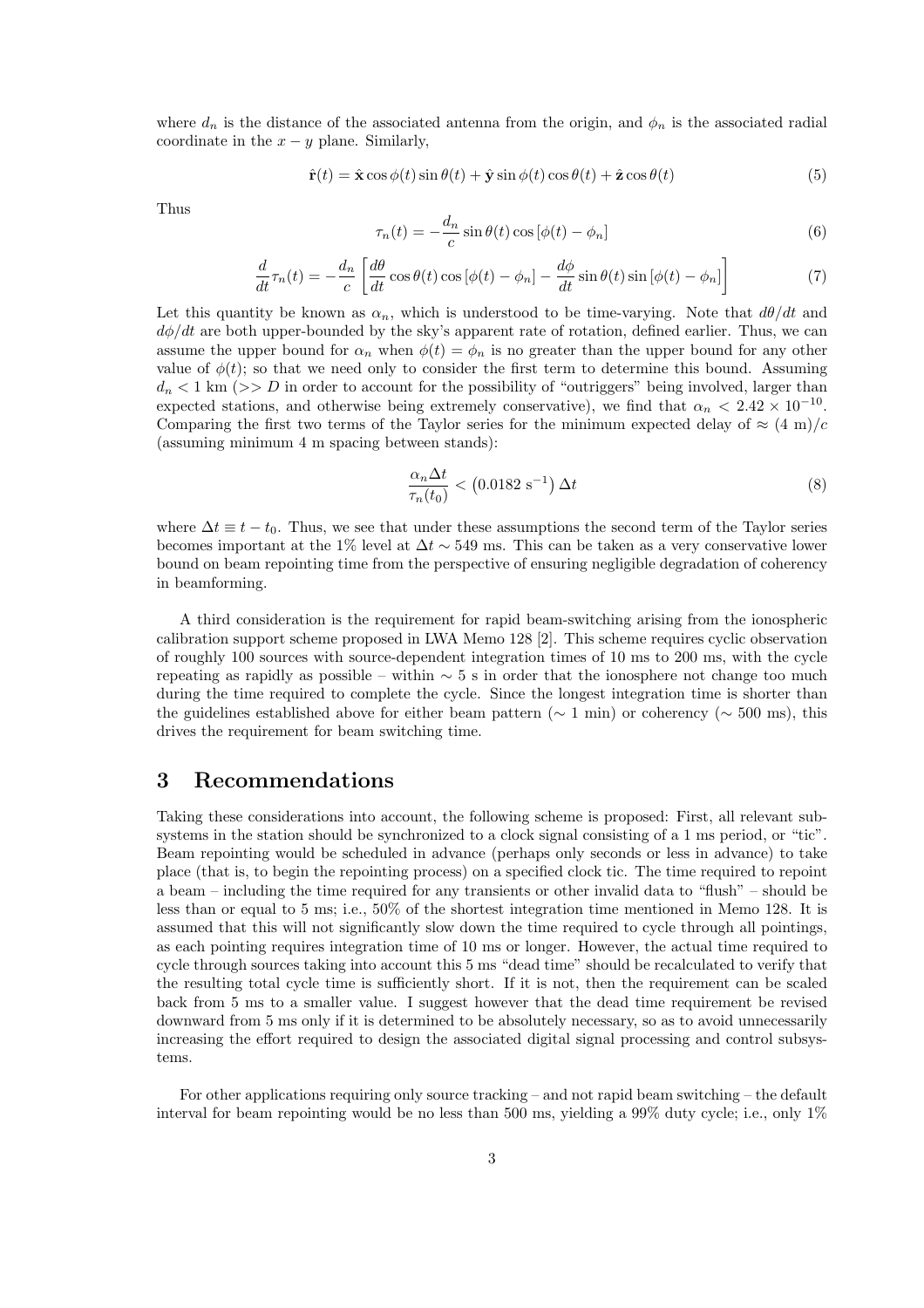of the observing time would be possibly invalid due to the allowance of 5 ms for invalid data during repointing. If coherence is not considered an issue (it might not be...), then this interval could be increased to as much as one minute or longer, which might be desirable for very deep integrations in which instrumental/systematic effects are a primary concern.